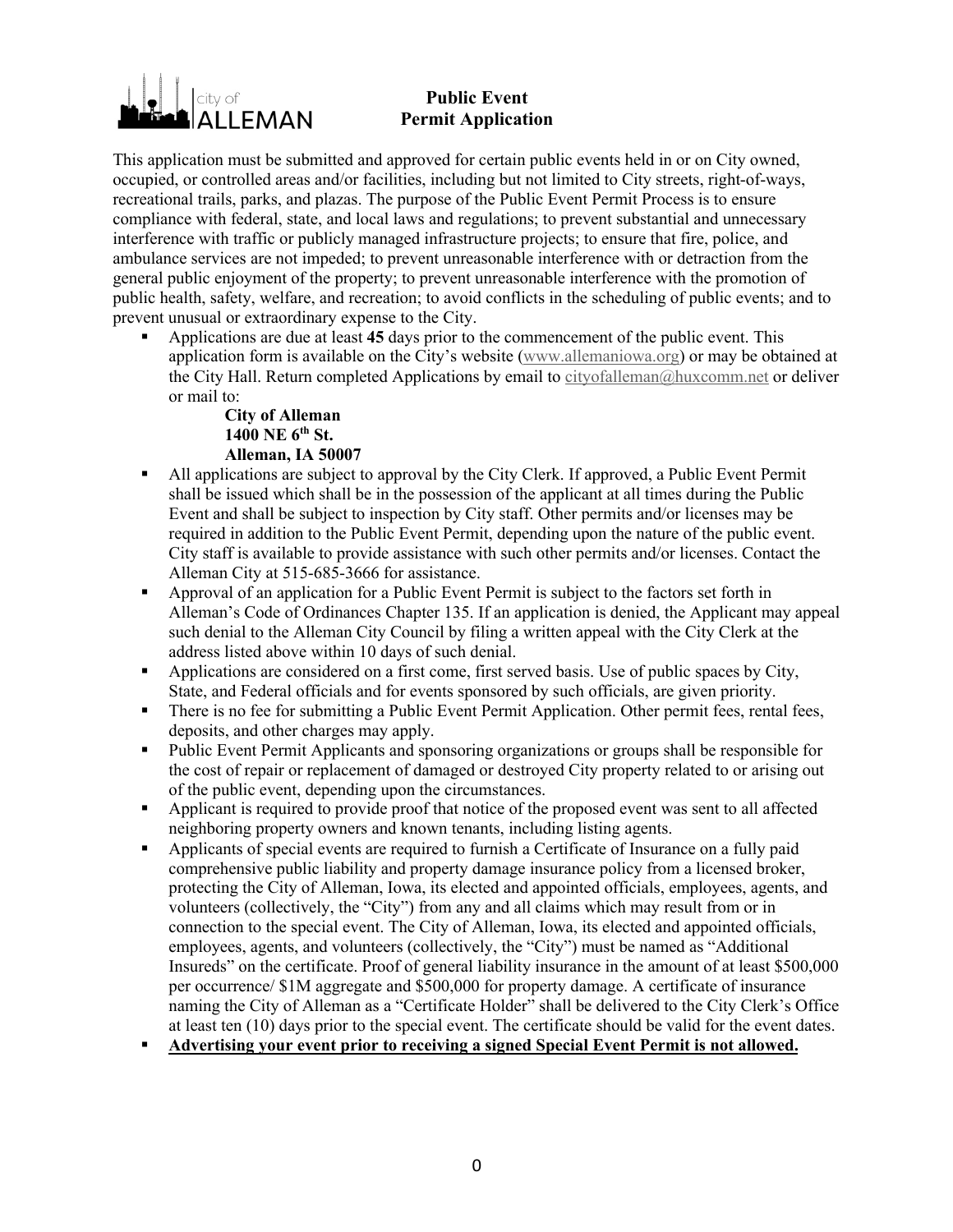## Applicant/Organization Information

|                                       |                              | Sponsor/Organization Name:                                                                             |
|---------------------------------------|------------------------------|--------------------------------------------------------------------------------------------------------|
|                                       |                              |                                                                                                        |
|                                       |                              |                                                                                                        |
| Phone: $\qquad \qquad$                |                              |                                                                                                        |
|                                       |                              |                                                                                                        |
| Type of Organization:                 |                              |                                                                                                        |
| Governmental entity                   |                              | Iowa non-profit (Ch. 504, 504A Iowa Code)                                                              |
| Other not for profit                  | <b>Education</b> institution |                                                                                                        |
|                                       |                              |                                                                                                        |
|                                       |                              |                                                                                                        |
|                                       | Event Information            |                                                                                                        |
|                                       |                              |                                                                                                        |
| Date:                                 |                              |                                                                                                        |
| Event Date(s): $\qquad \qquad$        |                              |                                                                                                        |
|                                       | Start of Event:              |                                                                                                        |
|                                       | End of event:                |                                                                                                        |
|                                       |                              | Tear Down: Until: Until:                                                                               |
| Type of Event: (Check all that apply) |                              |                                                                                                        |
| <b>Athletic Event</b>                 | Concert                      |                                                                                                        |
| <b>Bicycle Ride</b>                   | Exhibit                      | Fundraiser Private Event                                                                               |
| <b>Block Party</b>                    | Fair/Festival                | Public Assembly _____ Other:                                                                           |
| Estimated Attendance:                 |                              |                                                                                                        |
| Admission or registration fee: \$     |                              |                                                                                                        |
|                                       |                              |                                                                                                        |
|                                       | <b>Event Activities</b>      |                                                                                                        |
|                                       |                              |                                                                                                        |
|                                       |                              | Number of amusement devices (e.g. Inflatables, climbing wall, bungee jump, trampoline, pools, spas,    |
|                                       |                              |                                                                                                        |
| Describe:                             |                              |                                                                                                        |
| City is required. $*$                 |                              | *Vendor must have state permit and State approved inspection of devices. Insurance as specified by the |
|                                       |                              | Street/Right-of-Way closures/obstructions? Y or N Describe:                                            |
| Will closure affect parking? Y or N   |                              |                                                                                                        |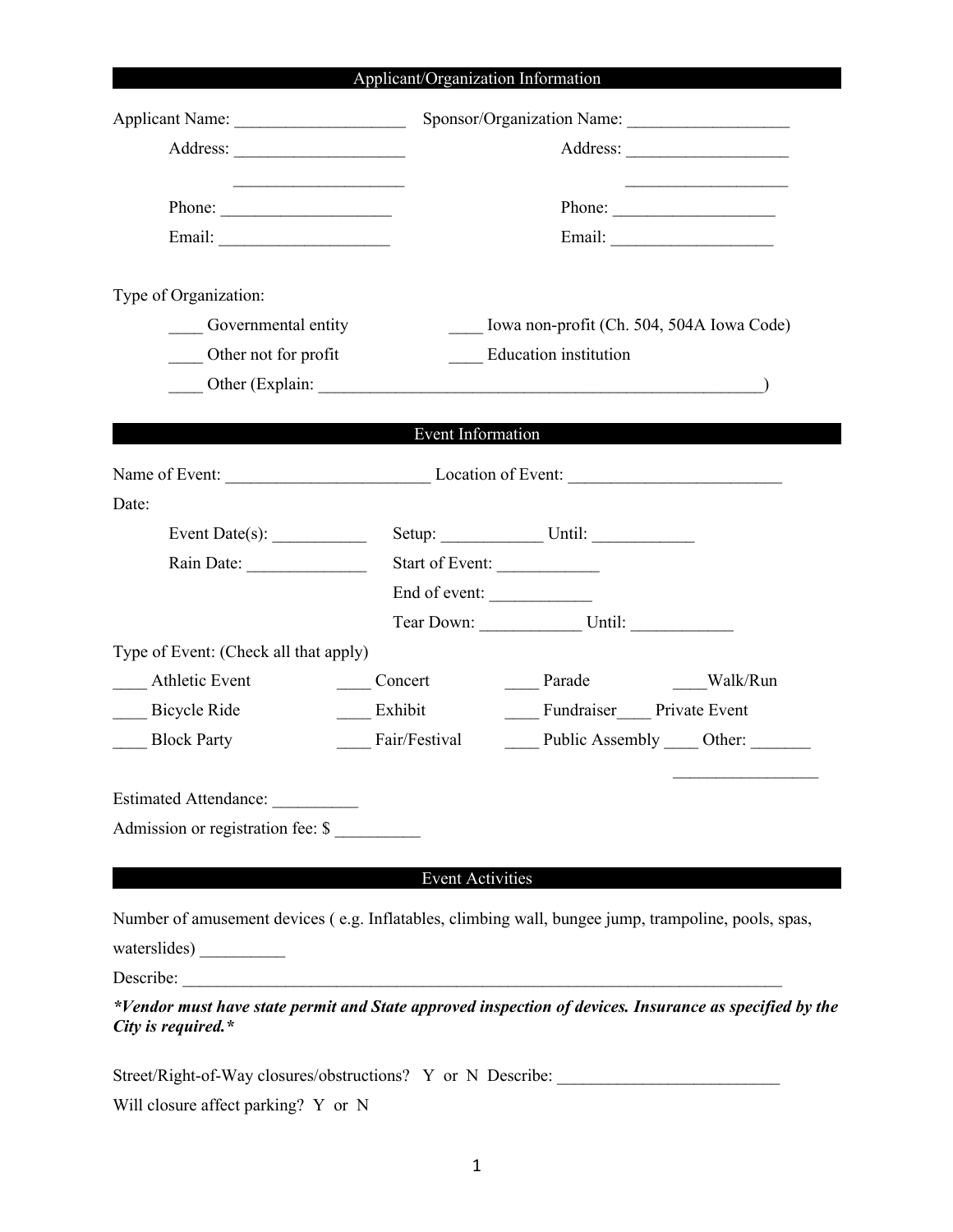If yes, plans to supplement and/or direct attendees to alternative parking:

*\*Insurance as specified by the City is required. Show closures/obstructions on site plan.\**

Alcoholic beverages sold? Y or N Provided at no cost? Y or N

Types of alcoholic beverages:

*\*Liability insurance as specified by the City is required if alcoholic beverages are sold. Wine/beer permit or liquor license required if sold. Dram shop insurance as specified by the City is required if sold.\**

 $\mathcal{L}_\text{max}$  and  $\mathcal{L}_\text{max}$  and  $\mathcal{L}_\text{max}$  and  $\mathcal{L}_\text{max}$  and  $\mathcal{L}_\text{max}$  and  $\mathcal{L}_\text{max}$ 

Food sold? Y or N General description of food:

*\*Contact Iowa Department of Inspections and Appeals for food license information: www.dia.iowa.gov All food vendors will need a Mobile Food Unit Vendor Permit in addition to a State issued food license. Please contact the City of Alleman for a list of licensed vendors or an application.\**

| Stage or platform used? Y or N                           | Dimensions (W $x$ L $x$ H ) above grade) |  |
|----------------------------------------------------------|------------------------------------------|--|
| <i>*Insurance as specified by the City is required.*</i> |                                          |  |

Fireworks or pyrotechnics used? Y or N

Name of Operator: \_\_\_\_\_\_\_\_\_\_\_\_\_\_\_\_\_\_\_\_\_\_\_

Address of Operator:

Phone Number of Operator: *\*Insurance as specified by the City is required. State License required.\**

 $\mathcal{L}_\text{max}$ 

Amplified sound? Y or N

Parade? Y or N Type and number of vehicles: \_\_\_\_\_\_\_\_\_\_\_\_\_\_\_\_\_\_\_\_\_\_\_\_\_\_\_\_\_\_\_\_\_\_\_

Type and number of animals:

Number of marchers: \_\_\_\_\_\_\_\_\_\_\_\_\_\_\_\_\_\_\_\_\_\_\_\_\_\_\_\_\_\_\_\_\_\_\_\_\_\_\_\_\_\_

City Park area or facility? Y or N

Describe:

#### Event Services

 $\mathcal{L}_\text{max} = \frac{1}{2} \sum_{i=1}^n \mathcal{L}_\text{max} = \frac{1}{2} \sum_{i=1}^n \mathcal{L}_\text{max} = \frac{1}{2} \sum_{i=1}^n \mathcal{L}_\text{max} = \frac{1}{2} \sum_{i=1}^n \mathcal{L}_\text{max} = \frac{1}{2} \sum_{i=1}^n \mathcal{L}_\text{max} = \frac{1}{2} \sum_{i=1}^n \mathcal{L}_\text{max} = \frac{1}{2} \sum_{i=1}^n \mathcal{L}_\text{max} = \frac{1}{2} \sum_{i=$ 

Sanitation:

Number of portable toilets: \_\_\_\_\_\_

Garbage collection/ cleanup plans:

Temporary signage/banners? Y or N

Describe (include locations and dimensions):

 $\mathcal{L}_\text{max} = \frac{1}{2} \sum_{i=1}^n \mathcal{L}_\text{max} = \frac{1}{2} \sum_{i=1}^n \mathcal{L}_\text{max} = \frac{1}{2} \sum_{i=1}^n \mathcal{L}_\text{max} = \frac{1}{2} \sum_{i=1}^n \mathcal{L}_\text{max} = \frac{1}{2} \sum_{i=1}^n \mathcal{L}_\text{max} = \frac{1}{2} \sum_{i=1}^n \mathcal{L}_\text{max} = \frac{1}{2} \sum_{i=1}^n \mathcal{L}_\text{max} = \frac{1}{2} \sum_{i=$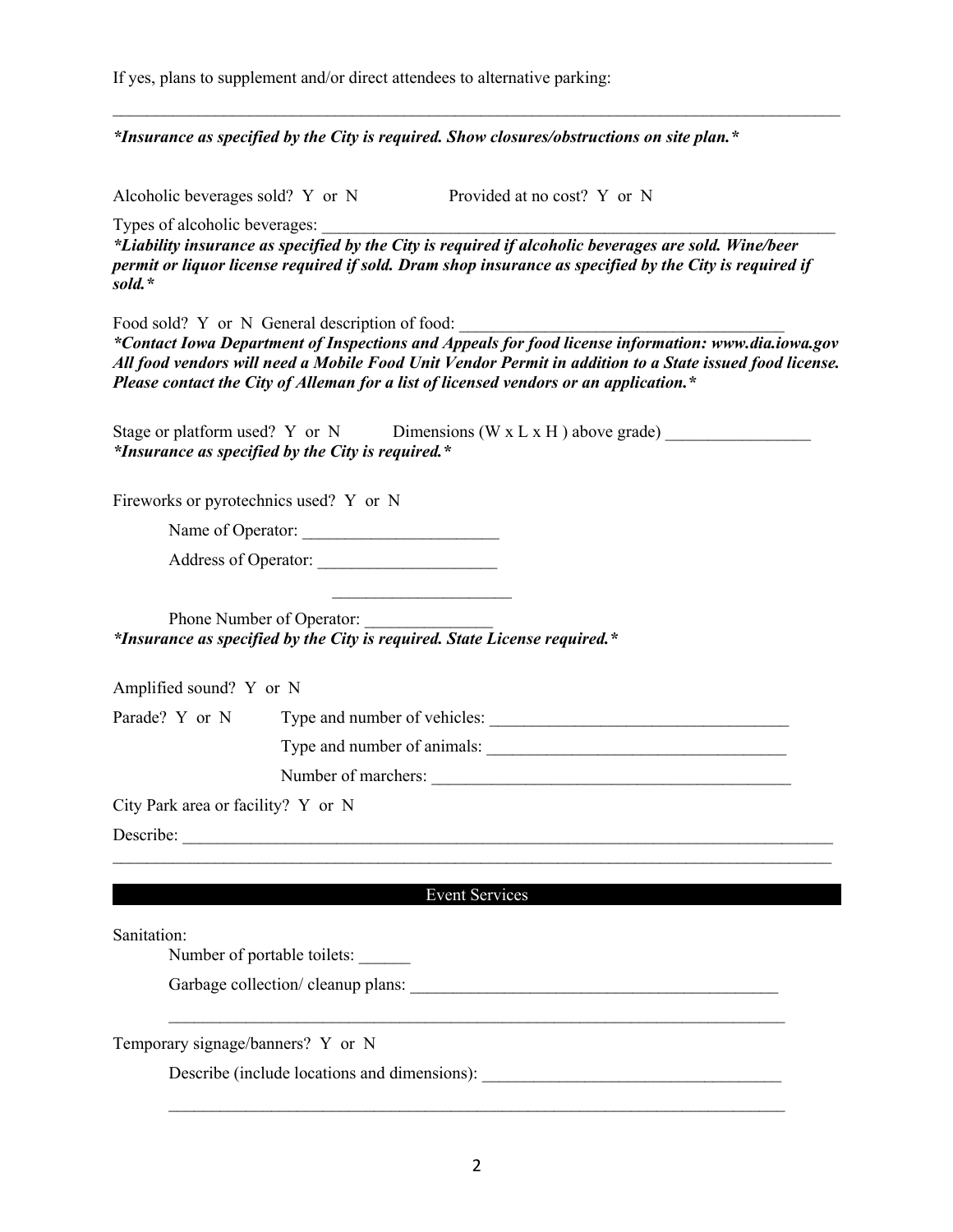*\*Signage/Banners may be placed along roadways to guide people to your event, but in no way may be affixed to trees or park signs. Signs are to be removed immediately following event. Failure to do so will result in maintenance fees and/or fines according to littering ordinances.\**

Disabled access provided? Y or N *\*Events open to the public must be accessible by the diabled.\**

Do you have a security plan? Y or N

Do you have an inclement weather/evacuation plan? Y or N

Portable seating? Y or N Describe:

Tent/Canopy? Y or N Size? (W  $x$  L  $x$  H)

Required Services

Traffic Control Parking Signs/Barricades Contact Polk County Sheriff's Office Iowa Plains Signing, Inc. 515-286-3333 515-685-3536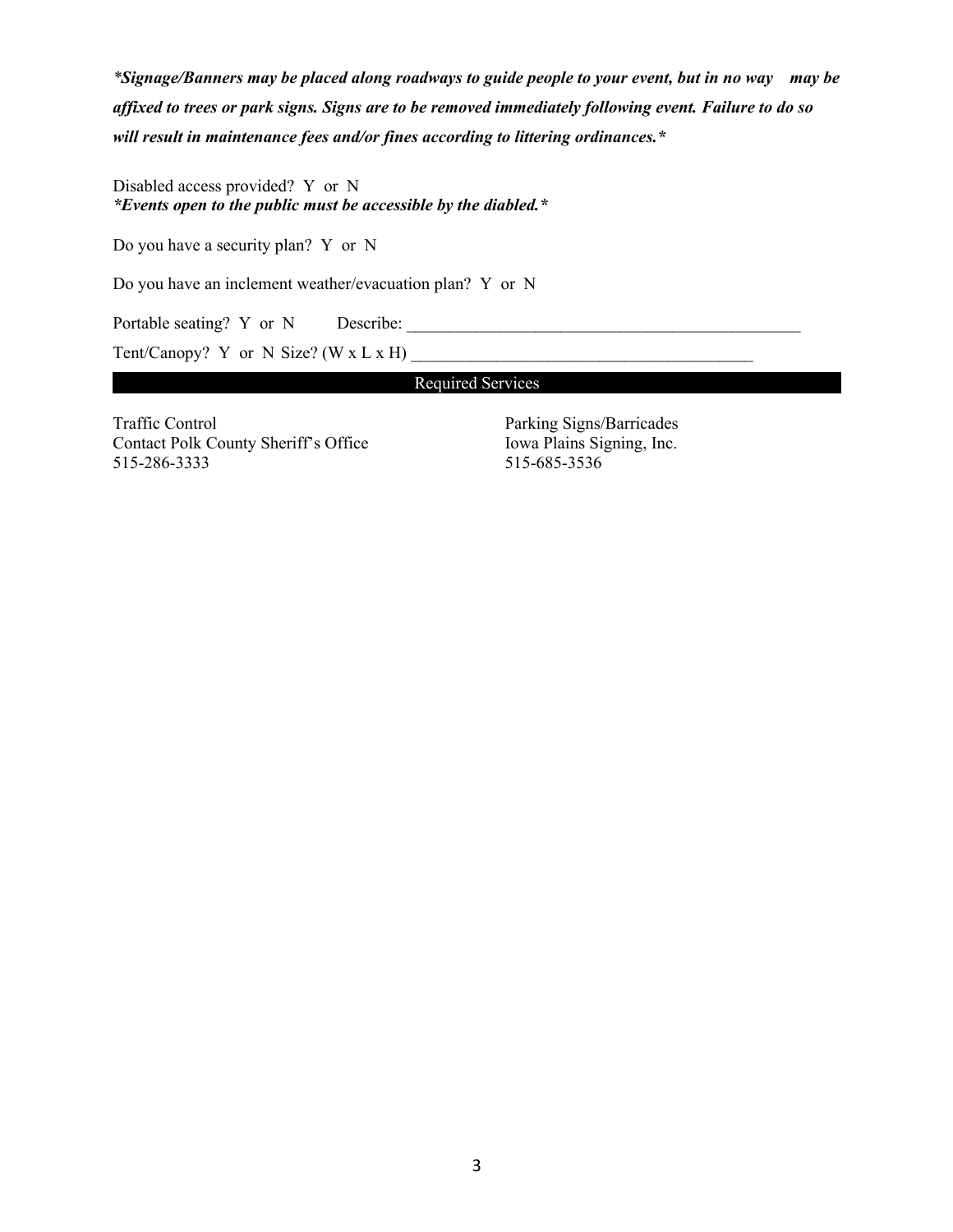*Site Plan:*

*Include: route, street closures/obstructions, stage location, temporary seating locations, tent/canopy location, restrooms, power and water sources, ingress/egress routes, fencing, barricades, parking, first aid, severe weather shelter. If a parage or march, include assembly area, route, and termination point.*